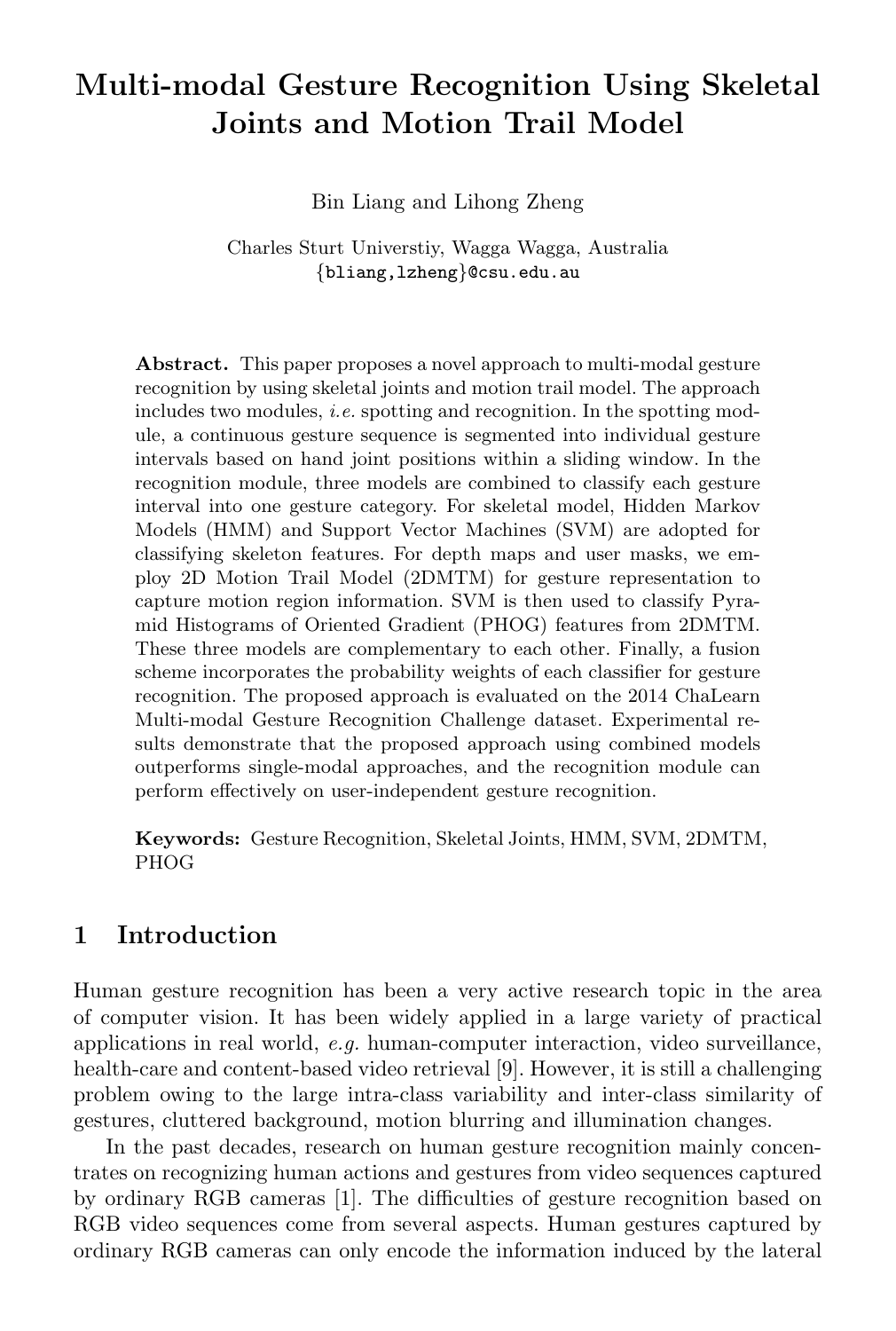movement of the scene parallel to the image plane. Gesture motion information performed in a high dimensional space may be lost.

Recently, the launch of cost-effective depth cameras (e.g. Kinect) provides possibilities to alleviate the difficulties mentioned above. Depth information has long been regarded as an essential part of successful gesture recognition [11]. Using depth cameras, depth information can be obtained simultaneously with the RGB video. In addition, the positions of skeletal joints can also be predicted effectively from the depth data [22]. As a result, the depth maps and skeletal joints provide more information than RGB data. Thus, recent research has been motivated to explore more efficient multi-modal gesture recognition methods [28, 17, 5, 2]. Furthermore, how to recognize human gestures using multi-modal information in an efficient way is still a hot topic.

In order to promote the research advance in gesture recognition, ChaLearn organized a challenge called "2014 Looking at People Challenge" [7] including three parallel challenge tracks. Track 3 (Gesture Recognition) is focused on multiple instances, user independent gesture spotting and learning. The dataset of the competition is recorded with a Microsoft Kinect camera, containing RGB videos, depth videos, user mask videos and skeleton data. Fig. 1 shows an example of different data sources available. The gesture vocabulary used in this dataset consists of 20 Italian cultural/anthropological signs. The most challenging points are that there are no obvious resting positions and the gestures are performed in continuous sequences. In addition, sequences may contain distracter gestures, which are not annotated since they are not included in the main vocabulary of 20 gestures [8].



Fig. 1. An example from the dataset: RGB video, depth video, user mask video and skeleton data (left to right)

In this paper, we propose to use multi-modal data for gesture recognition. Specifically, a novel approach using skeletal joints and motion trail model [16] is proposed for multi-modal gesture recognition. The general framework of the proposed approach is illustrated in Fig. 2. In the gesture spotting module, within sliding windows we calculate the vertical difference of hand positions to divide one continuous gesture sequence into several gesture intervals. Three models, i.e. skeletal joints, depth maps and user masks, are then used to classify each gesture interval into one gesture category. For skeletal joints, pairwise joints distance and bone orientation features are extracted as skeleton features to encode 3D space information of the gesture. A concatenated classifier, HMM-SVM, is employed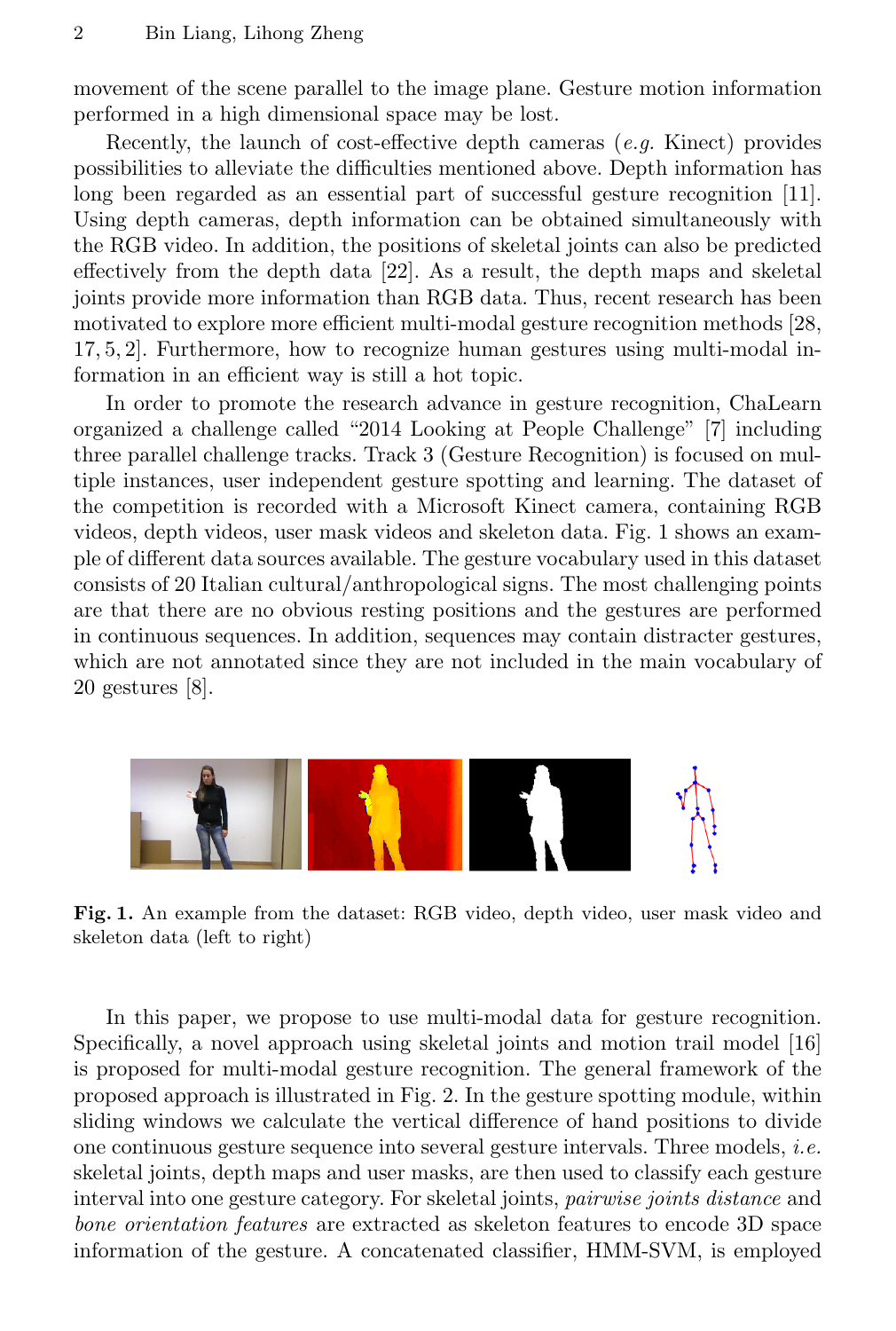

Fig. 2. The general framework of the proposed approach

for skeleton features classification in time-domain. Furthermore, an RBF-SVM classifier is used to classify skeleton statistics features. Meanwhile, depth maps and user masks are also used in our work, since skeleton data only encode joint information of human, ignoring the motion region information. Specifically, gesture regions are segmented by combining depth maps and user masks. 2D motion trail model (2DMTM) is performed on gesture regions for gesture representation, since 2DMTM is able to represent gesture motion information along with static posture information in 2D space to encode the motion region information of human gestures [16]. Then Pyramid Histograms of Oriented Gradient (PHOG) descriptors are extracted from 2DMTM. 2DMTM-PHOG descriptors are classified by linear-SVM. These models are complementary to each other. Finally, the probability scores from classifiers are fused for the final recognition. We evaluate our approach on 2014 Chalearn Multi-modal Gesture Recognition Challenge dataset [7] and further explain why the combination of the models achieves far better results than the single model.

The remainder of this paper is organized as follows. Section 2 reviews four categories of existing methods in the area of gesture recognition. In section 3, we provide a detailed procedure of our proposed approach based on skeletal joints and motion trail model. Experimental results and discussions are presented in section 4. At last, we give a conclusion of the paper and outline the future work in section 5.

## 2 Related Work

According to the data inputs, the existing methods of gesture recognition or action recognition can be roughly divided into four categories: RGB video based, depth video based, skeleton data based and multi-modal data based.

RGB video based methods. In video sequences captured by RGB cameras, the spatio-temporal interest points (STIPs) [13] are widely used in gesture recogni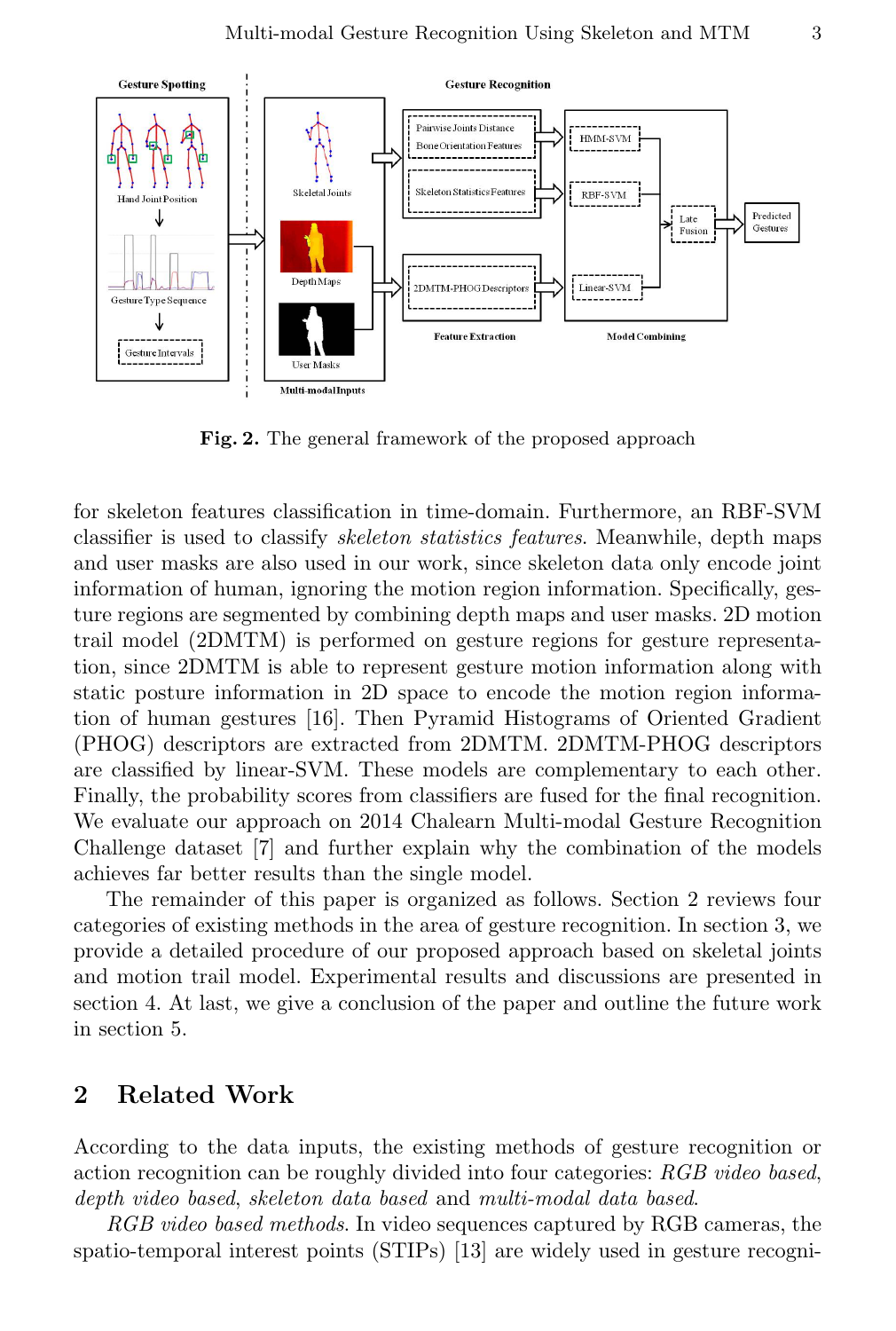tion, as human gestures are showing spatio-temporal patterns. These methods first detect interesting points and then extract features based on the detected local motion volumes. These features are then combined to model different gestures. In the literature, many spatio-temporal feature detectors [13, 6, 12, 18] and features [26, 27, 14, 21] have been proposed and shown promising performance for gesture recognition in RGB videos. Bobick and Davis [3] propose Motion History Image (MHI) and Motion Energy Image (MEI) to explicitly record shape changes for template matching. Tian et al. [23] employ Harris detector and local HOG descriptor on MHI to perform action recognition and detection. The core of these approaches is the detection and representation of spatio-temporal volumes.

Depth video based methods. With the release of depth cameras, there are many representative works for gesture recognition based on depth information. Li et al. [15] propose a bag of 3D points model for action recognition. A set of representative 3D points from the original depth data is sampled to characterize the action posture in each frame. The 3D points are then retrieved in depth maps according to the contour points. To address issues of noise and occlusions in the depth maps, Vieira *et al.* [24] present a novel feature descriptor, named Space-Time Occupancy Patterns (STOP). Yang et al. [31] develop Depth Motion Maps (DMM) to capture the aggregated temporal motion energies. The depth map is projected onto three pre-defined orthogonal Cartesian planes and then normalized. Oreifej and Liu [19] describe the depth sequence using a histogram capturing the distribution of the surface normal orientation in the 4D space of time (HON4D), depth, and spatial coordinates. Inspired by the great success of silhouette based methods developed for visual data, Jalal et al. [10] extract depth silhouettes to construct feature vectors. HMM is then utilized for recognition. More recently, Liang and Zheng [16] propose a three dimensional motion trail model (3D-MTM) to explicitly represent the dynamics and statics of gestures in 3D space using depth images. Specifically, depth images are projected onto two other planes to encode additional gesture information in 3D space. Evaluations on the MSR Action3D dataset [15] show a good performance.

Skeleton data based methods. Furthermore, motivated by the joints estimation of Kinect and associated SDK, there have been many different approaches relying on joint points for action recognition. In [25], the joints of the skeleton are used as interest points. In this way, the shapes of the area surrounding the joint along with the joint location information are captured using a local occupancy pattern feature and a pairwise distance feature, respectively. Xia et al. [29] propose a compact representation of postures named HOJ3D using the 3D skeletal joint locations from Kinect depth maps. They transfer skeleton joints into a spherical coordinate to achieve view-invariance. A more general method has been proposed by Yao et al. [32] where skeleton is encoded by relation pose features. These features describe geometric relations between specific joints in a single pose or a short sequence of poses. Yang et al. [30] propose a type of features by adopting the differences of joints. EigenJoints are then obtained by PCA for classification.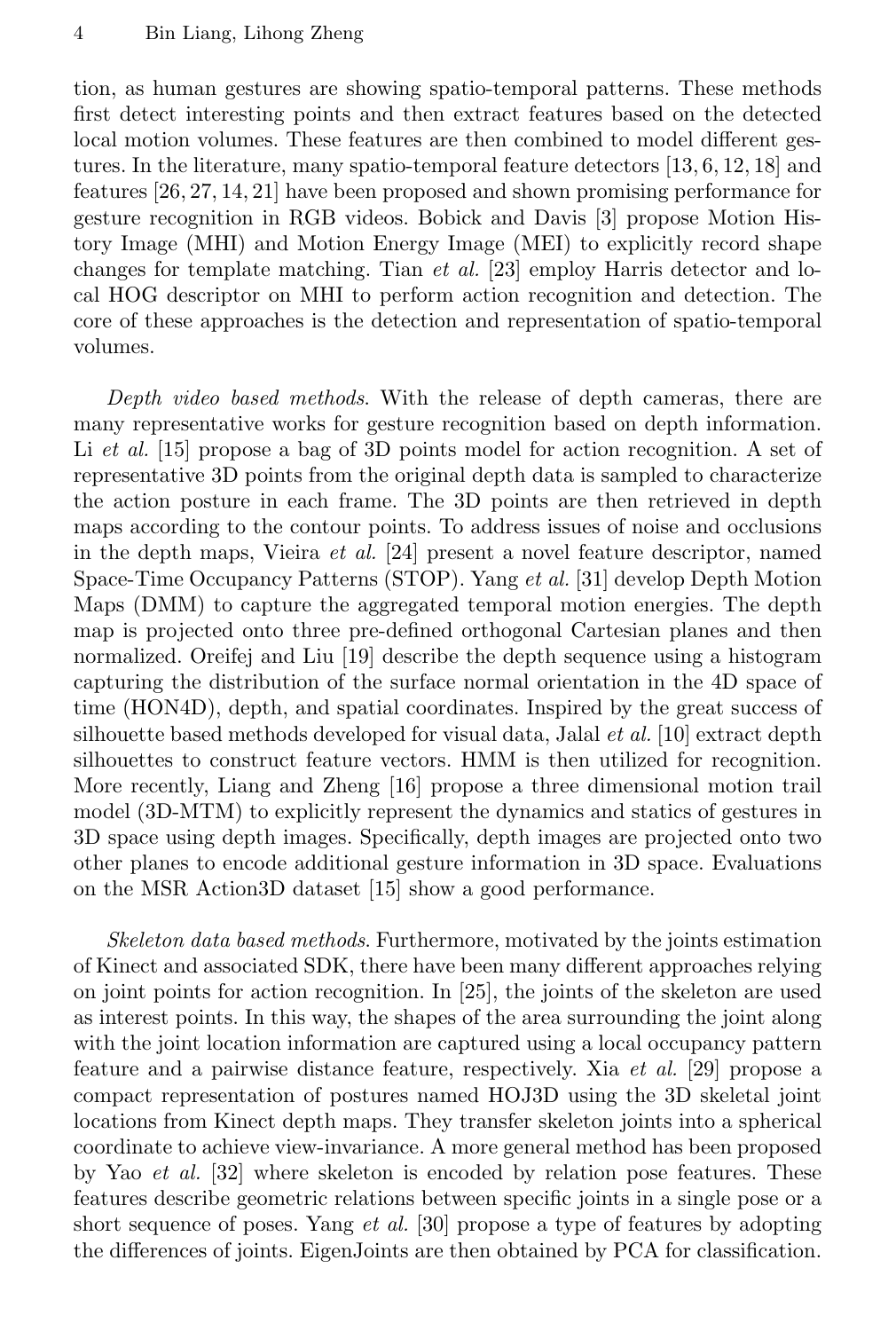Multi-modal data based methods. Instead of using a single model, gesture recognition methods based on multi-modal data have been explored widely in recent years. Zhu et al. [33] propose to recognize human actions based on a feature-level fusion of spatio-temporal features and skeleton joints. The random forest method is then applied to perform feature fusion, selection, and action classification together. Wu et al. [28], the winner team of the 2013 Multi-modal Gesture Recognition Challenge [8], propose a novel multi-modal continuous gesture recognition framework, which makes full exploration of both audio and skeleton data. A multi-modal gesture recognition system is developed in [17] for detecting as well as recognizing the gestures. The system adopts audio, RGB video, and skeleton joint models. Bayer and Silbermann [2] present an algorithm to recognize gestures by combining two data sources (audio and video) through weighted averaging, and demonstrate that the approach of combining information from two difference sources boosts the models performance significantly.

### 3 The Proposed Approach

We propose a multi-modal gesture recognition approach based on skeletal joints and motion trail model [16]. The framework consists of gesture spotting module and gesture recognition module. In gesture spotting module, each continuous gesture sequence is divided into gesture intervals using hand joint positions and sliding windows. After gesture spotting, classifiers based on skeleton features and 2DMTM-PHOG descriptors are constructed separately and then combined together to generate the final recognition result. In this section, we present the proposed approach in detail.

### 3.1 Gesture Spotting

The process of identifying the start and end points of continuous gesture sequences is called Gesture Spotting. We only focus on the positions of the hand joint to do gesture spotting, since all the gestures from the dataset are mainly performed using a single hand or two hands. The spotting method of work [17] is extended in our work by adding adaptive thresholds and sliding windows. The basic idea is that joint positions of two hands along vertical direction are varying while gesture is performing. Thus, the peaks of the hand joints position sequences indicate the presence of gesture performance, as shown in Fig. 3. In this way, a continuous gesture sequence can be segmented into individual gesture intervals according to the  $y$ -coordinates of hand joints. More specifically, the aim is to transform a continuous hand joint position sequence into a sequence of gesture types: left-hand dominant, right-hand dominant, two-hands dominant and neutral position. Therefore, the start and end points of gesture intervals would be the gesture boundaries in the gesture type sequence.

The gesture spotting in our approach consists of three steps. In the first step, single hand dominant gestures (left-hand dominant and right-hand dominant) are detected. A gesture type filter  $g$  is designed to transform hand joint position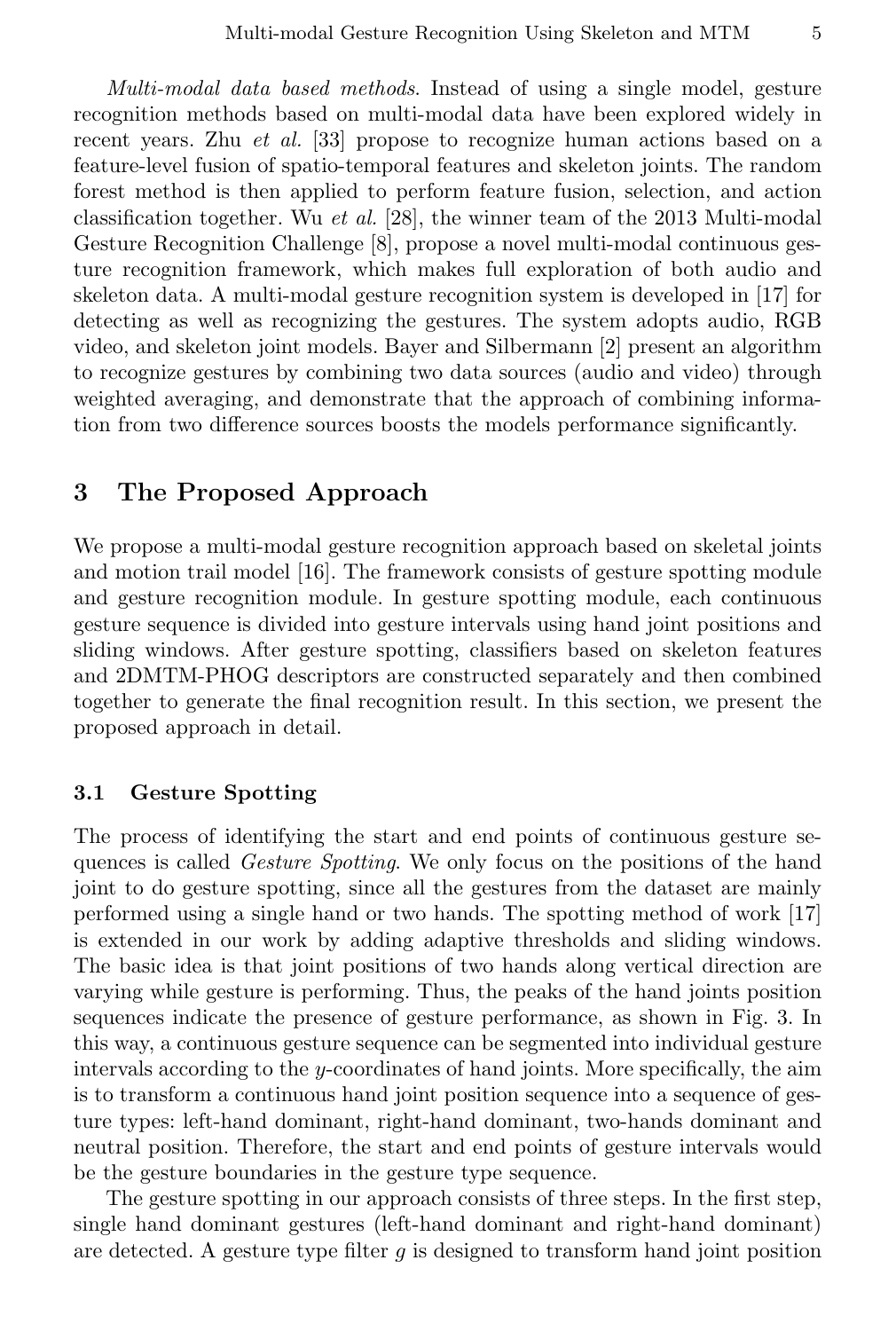

Fig. 3. Hand joint position and gesture type sequence

sequence to gesture type sequence. Let  $T$  be the total number of frames in a gesture sequence. Let  $y(t)$  be the y-coordinate of a joint position in the  $t<sup>th</sup>$  $(t = 1, 2, \ldots T)$  frame. In order to avoid the noise in the hand position sequence, a sliding window of size  $w$  is added here. Thus, a vector of a single joint position can be defined as  $Y(t) = [y(t), y(t+1), \ldots, y(t+w-1)]$  to represent joint locations within a sliding window. The average joint position  $\bar{Y}(t) = ||Y(t)||_1/w$ can be obtained using  $L_1$ -norm. Therefore, the value of the filter g for the  $t<sup>th</sup>$ frame is defined as follows:

$$
g(t) = \begin{cases} 1, & \text{if } \bar{Y}_l(t) - \bar{Y}_r(t) > \eta_1 \\ 2, & \text{if } \bar{Y}_l(t) - \bar{Y}_r(t) < -\eta_1 \\ 0, & \text{otherwise} \end{cases}
$$
 (1)

where  $\bar{Y}_l(t)$  and  $\bar{Y}_r(t)$  are the average joint positions of left hand and right hand within the sliding window, respectively.  $\eta_1 = d/5$  is an adaptive threshold, where d is the average distance between "shoulder center" and "hip center" within the sliding window. The filter value of 1 indicates left-hand dominant gesture, and the filter value of 2 indicates right-hand dominant gesture. If the value of the filter is 0, the gesture type could be either two-hands dominant or neutral position.

The second step is to identify the boundaries of two-hands dominant gestures. This is done by comparing the distance between hands position and hip position. If the distance is greater than the adaptive threshold  $\eta_2 = d/10$ , it is assumed that a two-hands dominant gesture is present. In this case, the filter value for that frame is changed to 3.

The last step of segmentation is to check the duration of the candidate gesture intervals. If the duration of a gesture is extremely short, the "gesture" will be discarded because noisy data could result in impulse intervals. On the other hand, if the duration is two times longer than the average duration, the "gesture" will be divided into two gestures. In general, this step is to discard "short-interval gestures" and separate "long-interval gestures". Fig. 3 shows the hand position sequences and the corresponding gesture type sequence after filtering. In the figure, hand joint positions are normalized to range [0, 1]. For gesture type sequence, the value of 1 indicates the left-hand dominant gesture, the value of 2 indicates the right-hand dominant gesture, the value of 3 indicates two-hands dominant gesture, and the value of 0 indicates neutral position.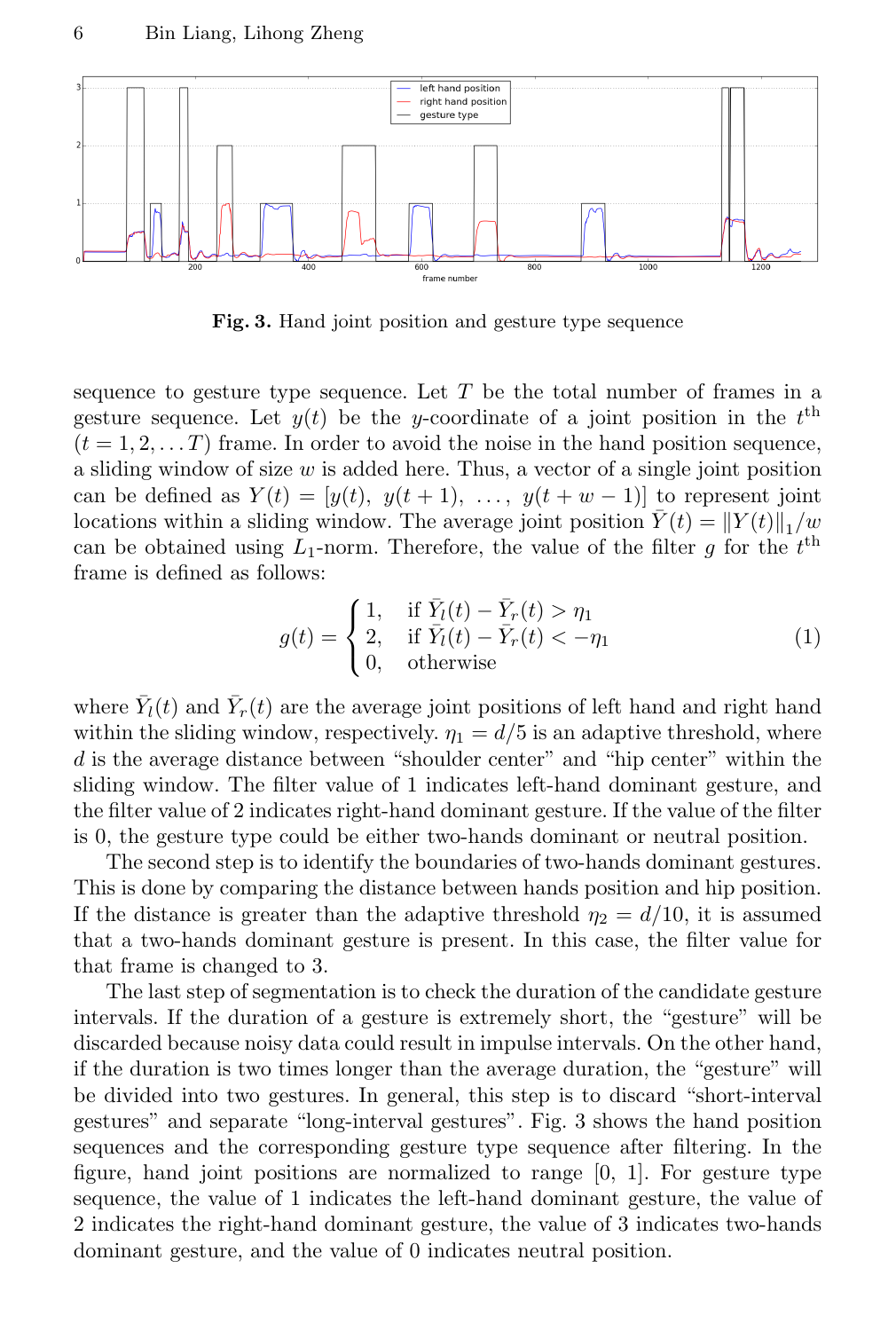#### 3.2 Recognition based on Skeletal Joints

The spatial information of gestures is important for gesture recognition. Provided that the human skeleton joints can be estimated efficiently [22], we use pairwise joints distance and bone orientation features to complete the spatio-temporal features. The skeletal joints data provide 3D joint positions and bone orientations. Specifically, within frame  $t$ , skeleton data of each joint  $i$  is encoded using three coordinates: world position  $s_{i,w}(t) = (x_{i,w}(t), y_{i,w}(t), z_{i,w}(t))$  representing the real-world position of a tracked joint, *pixel position*  $s_{i,p}(t) = (x_{i,p}(t), y_{i,p}(t))$ with respect to the mapped pixel position over RGB maps, and *bone rotation*  $s_{i,r}(t) = (w_{i,r}(t), x_{i,r}(t), y_{i,r}(t), z_{i,r}(t))$  in the form of a quaternion related to the bone rotation.

The skeleton positions of the joints are, however, not invariant to the gesture movements. Therefore, before extracting any features, all the 3D joint coordinates are transformed from the world coordinate system to a person centric coordinate system by placing the hip center at the origin. Inspired by the work of Wang et al. [25], we use pairwise joints distance as skeleton features. Furthermore, to eliminate the effect of variant sizes of the subjects, the transformed skeletons are then normalized by the sum of the pairwise distances of all selected skeletons. To characterize the posture information of the frame  $t$ , we compute the pairwise joints distances within that frame as follows:

$$
f_w(t) = \left\{ \frac{\|s_{i,w}(t) - s_{j,w}(t)\|_2}{\sum \|s_{i,w}(t) - s_{j,w}(t)\|_2} \; \middle| \; i, j = 1, 2, \dots N; i \neq j \right\}
$$
(2)

where  $N$  is the number of selected joints. To capture the corresponding mapped posture information  $f_n(t)$ , the mapped pairwise joints distances within the frame t can be extracted in the similar way.

In addition, joint orientation information is essential for gesture movement. The orientation information is provided in form of quaternions. To encode the bone rotation features, we normalize the quaternion of joint  $i$  by its magnitude  $||s_{i,r}(t)||_2$ . According to our observation, most of the gestures are performed by upper-body movements, so we only extract 12 skeletal joints of upper-body from all 20 skeletal joints available: the head, shoulder center, spine, hip center, shoulders, elbows, wrists and the hands. Pairwise joints distance and bone orientation features are then concatenated together as the final skeleton features.

For classification task, we first use HMM [20] to construct a model for each gesture category. After forming the models for each category, we take a gesture interval and calculate its probability of all the 20 models. Then 20 probability scores are obtained. Usually the gesture is classified as one category which has the highest probability score, but we continue to use the obtained 20 scores as a new feature vector for the gesture, and adopt SVM [4] as a concatenated HMM-SVM classifier. The performance on validation data demonstrate that the concatenated HMM-SVM classifier performs better than the single HMM classifier.

The skeleton features mentioned above are extracted within each frame, and the holistic information (*e.g.* repeat movements, high-frequency motion regions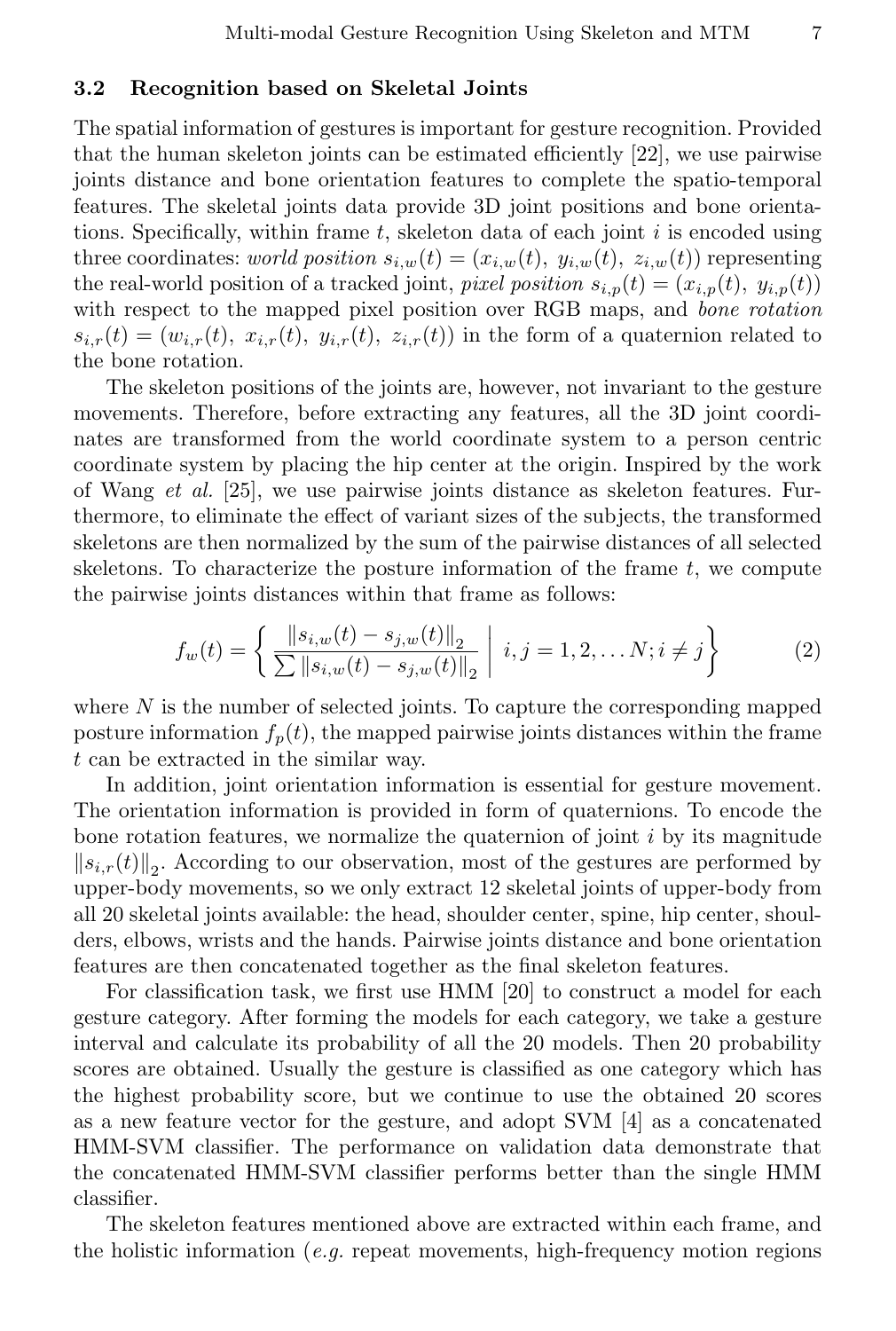and the range of gesture movements) of gestures may be lost. Therefore, in order to capture the holistic information of skeleton features, another 4 statistics (variance, mean, minimum and maximum) are used to aggregate the skeleton features of each frame over a gesture interval. Then an RBF-SVM classifier is trained to classify the skeleton statistics features. In this way, gestures can be disriminated from each other.

### 3.3 Recognition based on Motion Trail Model

To capture gesture regions information, the 2D motion trail model (2DMTM) [16] is adopted in our approach. It employs four templates along the front view, *i.e.* depth motion history image (D-MHI<sub>f</sub>), average motion image  $(AMI_f)$ , static posture history image (SHI<sub>f</sub>), and average static posture image (ASI<sub>f</sub>). 2DMTM is able to represent the motion information and static posture information of human gestures in a compact and discriminative way.

In order to alleviate the influence of noisy background, we need to segment gesture regions from the original depth maps. Since user mask videos are available for each gesture sample, we propose to segment the gesture regions using depth videos and mask videos. Additionally, median filter is applied to remove the noise in the videos. We assume a binary user mask at frame t is  $M_t$ , and the corresponding depth map is  $D_t$ . Then gesture regions can be segmented by aligning these two maps to find their intersection  $R_t = M_t \cap D_t$ , as shown in Fig. 4



Fig. 4. Gesture regions segmentation

Then the 2DMTM is performed on the segmented gesture region sequence. The motion update function  $\Psi_{\mathcal{M}}(x, y, t)$  and static posture update function  $\Psi_{\mathcal{S}}(x, y, t)$ are defined to represent the regions of motion and static posture with gesture performing. They are called for every frame analyzed in the gesture interval:

$$
\Psi_{\mathcal{M}}(x, y, t) = \begin{cases} 1 & \text{if } K_t > \varsigma_M, \\ 0 & \text{otherwise.} \end{cases}
$$
 (3)

$$
\Psi_{\mathcal{S}}(x, y, t) = \begin{cases} 1 & \text{if } R_t - K_t > \varsigma_S, \\ 0 & \text{otherwise.} \end{cases}
$$
(4)

where x, y represent pixel position and t is time.  $R_t = (R_1, R_2, \ldots, R_T)$  is a segmented gesture region sequence, and  $K_t = (K_1, K_2, K_3, \ldots, K_T)$  is a difference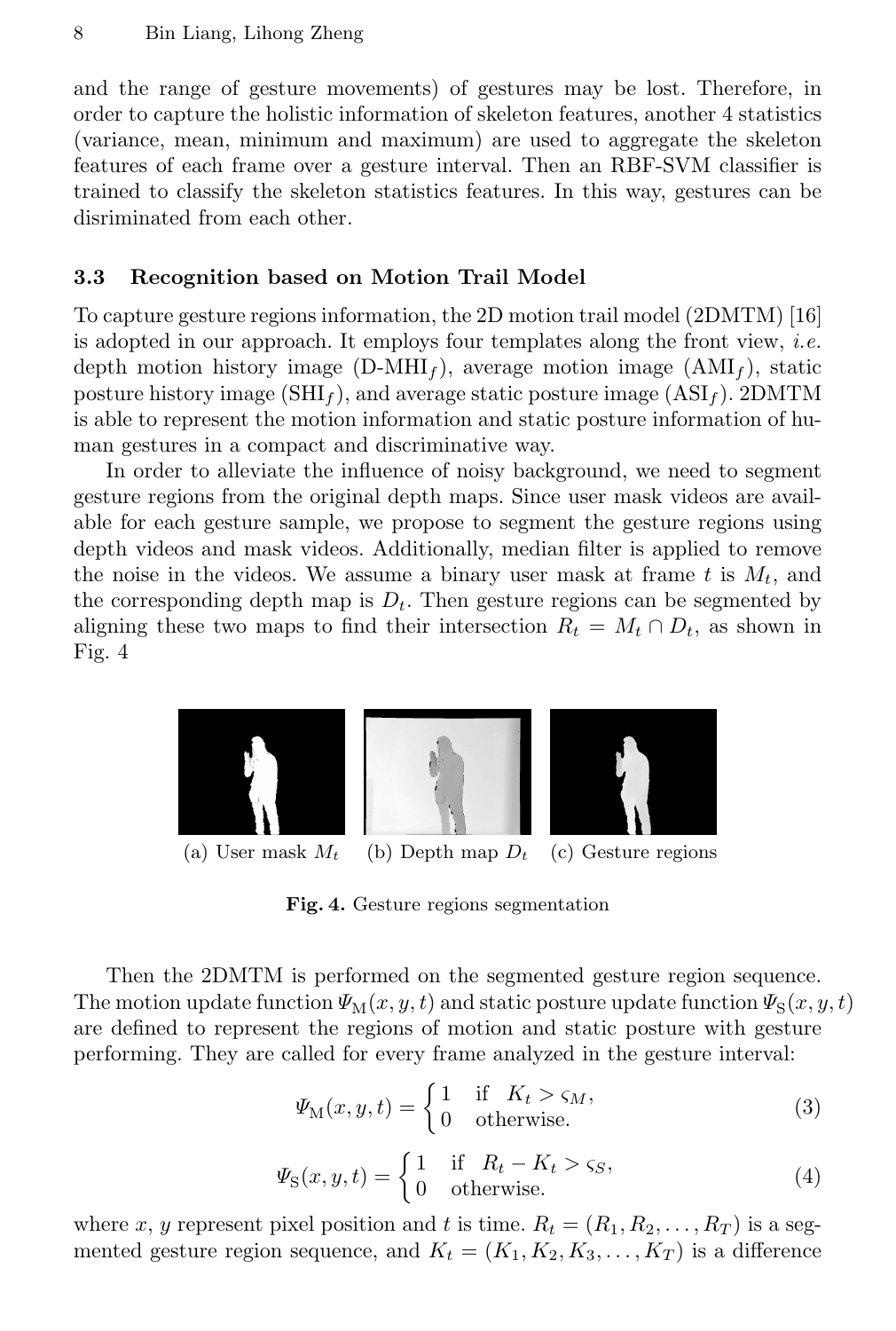image sequence indicating the absolute difference of depth value. In addition, these two update functions need thresholds  $\varsigma_M$  and  $\varsigma_S$  for motion and static information within consecutive frames.

Therefore, the depth motion history image (D-MHI)  $H_M(x, y, t)$  can be obtained by using motion update function  $\Psi_{\mathcal{M}}(x, y, t)$ :

$$
H_M(x, y, t) = \begin{cases} T & \text{if } \Psi_M(x, y, t) = 1\\ H_M(x, y, t - 1) - 1 & \text{otherwise} \end{cases}
$$
(5)

where  $T$  is the total number of frames in the gesture sequence. Additionally, static posture history image (SHI)  $H_S(x, y, t)$  can be generated utilizing the static posture update function  $\Psi_{S}(x, y, t)$  to compensate for static regions over the whole action sequence, which can be obtained in the similar way as D-MHI:

$$
H_S(x, y, t) = \begin{cases} T & \text{if } \Psi_S(x, y, t) = 1\\ H_S(x, y, t - 1) - 1 & \text{otherwise} \end{cases}
$$
(6)

In order to cover the information of repetitive movements and repetitive static postures over the whole gesture interval, average motion image AMI and average static posture image ASI are employed. The summation of all motion information  $\Psi_{\mathcal{M}}(x, y, t)$  or static information  $\Psi_{\mathcal{S}}(x, y, t)$  and normalization of the pixel values define the AMI and ASI:

$$
A_M = \frac{1}{T} \sum_{t=1}^T \Psi_M(x, y, t) , \quad A_S = \frac{1}{T} \sum_{t=1}^T \Psi_S(x, y, t)
$$
 (7)

Fig. 5 shows the motion trial model (2DMTM) of one gesture example. D-MHI and SHI present more recent moving regions and static regions brighter, respectively. AMI and ASI capture the average motion regions and average static regions information. Therefore, the 2DMTM gesture representation is able to characterize the accumulated motion and static regions distribution, meanwhile significantly reduces considerable data of depth maps to just four 2D gray-scale images.



Fig. 5. 2DMTM of one gesture example

For feature extraction from 2DMTM, we apply PHOG [16] on 2DMTM to characterize local shapes at different spatial scales for gesture recognition. Specifically, the 2DMTM-PHOG descriptor is extracted from the calculation of gradients in a dense grid of the 2DMTM to encode human gesture representation.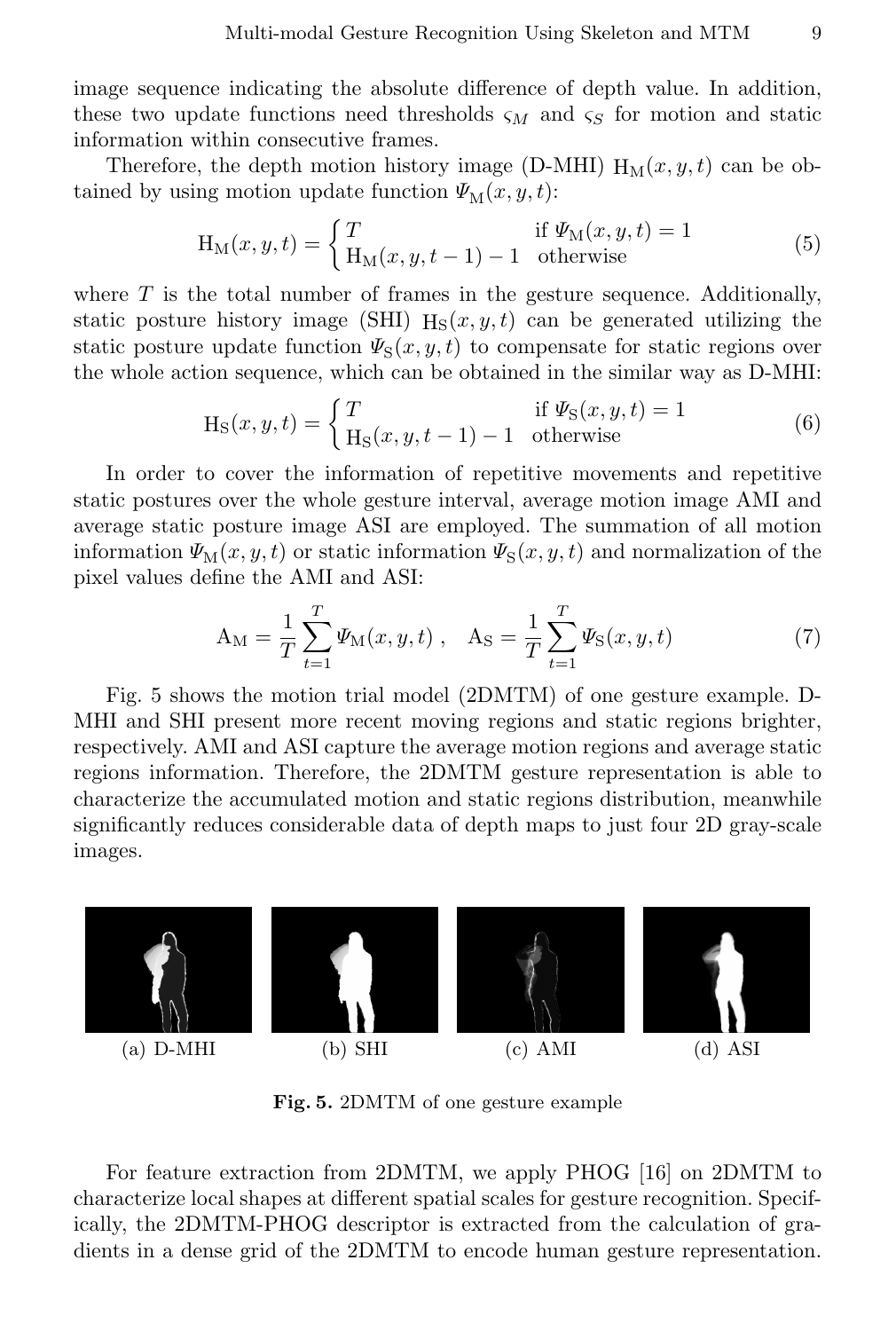It is directly performed on the four templates from the 2DMTM, which requires no edge or interesting regions extraction. In 2DMTM-PHOG, each template is divided into small spatial grids in a pyramid way at different pyramid levels. Each gradient orientation is quantized into B bins. Gradients over all the pixels within a grid are accumulated to form a local  $B$  bins 1-D histogram. Therefore, each template from 2DMTM at level *l* is represented by a  $B \times 2^{l} \times 2^{l}$  dimension vector. Since there are four templates in 2DMTM, we concatenate the four PHOG vectors as the 2DMTM-PHOG descriptor. The obtained feature vector,  $V \in \mathbb{R}^d$   $(d = 4 \times B \times \sum_{l=1}^L (2^l \times 2^l))$ , is the 2DMTM-PHOG descriptor of the 2DMTM. In our experiment, we choose  $B = 9$  bins and  $L = 3$  levels empirically. Finally, linear-SVM is adopted to classify 2DMTM-PHOG descriptors.

### 3.4 Combining Skeleton and Motion Trail Model

In the above, three classifiers have been constructed for recognition: the spatiotemporal skeleton features based concatenated HMM-SVM classifier, skeleton statistics features based RBF-SVM classifier, and 2DMTM-PHOG descriptor based linear-SVM classifier. We have used LIBSVM [4] for all of our SVM implementations. LIBSVM has implemented an extension to SVM to provide probability estimates in addition to the decision values. Thus, each classifier is able to predict a probability score for each gesture category, indicating the confidence of prediction.

| Features                                                      | Classifier                   | Weight       |
|---------------------------------------------------------------|------------------------------|--------------|
| Pairwise Joints Distance+Bone Orientation Features HMM-SVM    |                              | 0.35         |
| <b>Skeleton Statistics Features</b><br>2DMTM-PHOG Descriptors | <b>RBF-SVM</b><br>Linear-SVM | 0.45<br>0.20 |
|                                                               |                              |              |

Table 1. Weights used for combining classifiers

We examine the influence of each classifier on performance and conclude a late fusion scheme to combine three classifiers based on their probability weights. Therefore, a fusion scheme is used to combine the weighted probability scores from the classifiers for the final recognition (Table 1). The weights are obtained by the experiments performed on the validation data.

# 4 Experimental Results

The proposed approach has been evaluated on the 2014 Chalearn Multi-modal Gesture Recognition Challenge dataset [7]. We extensively compare the proposed multi-modal approach with the single-modal approaches using mean Jaccard Index. In order to investigate the recognition module performance of the proposed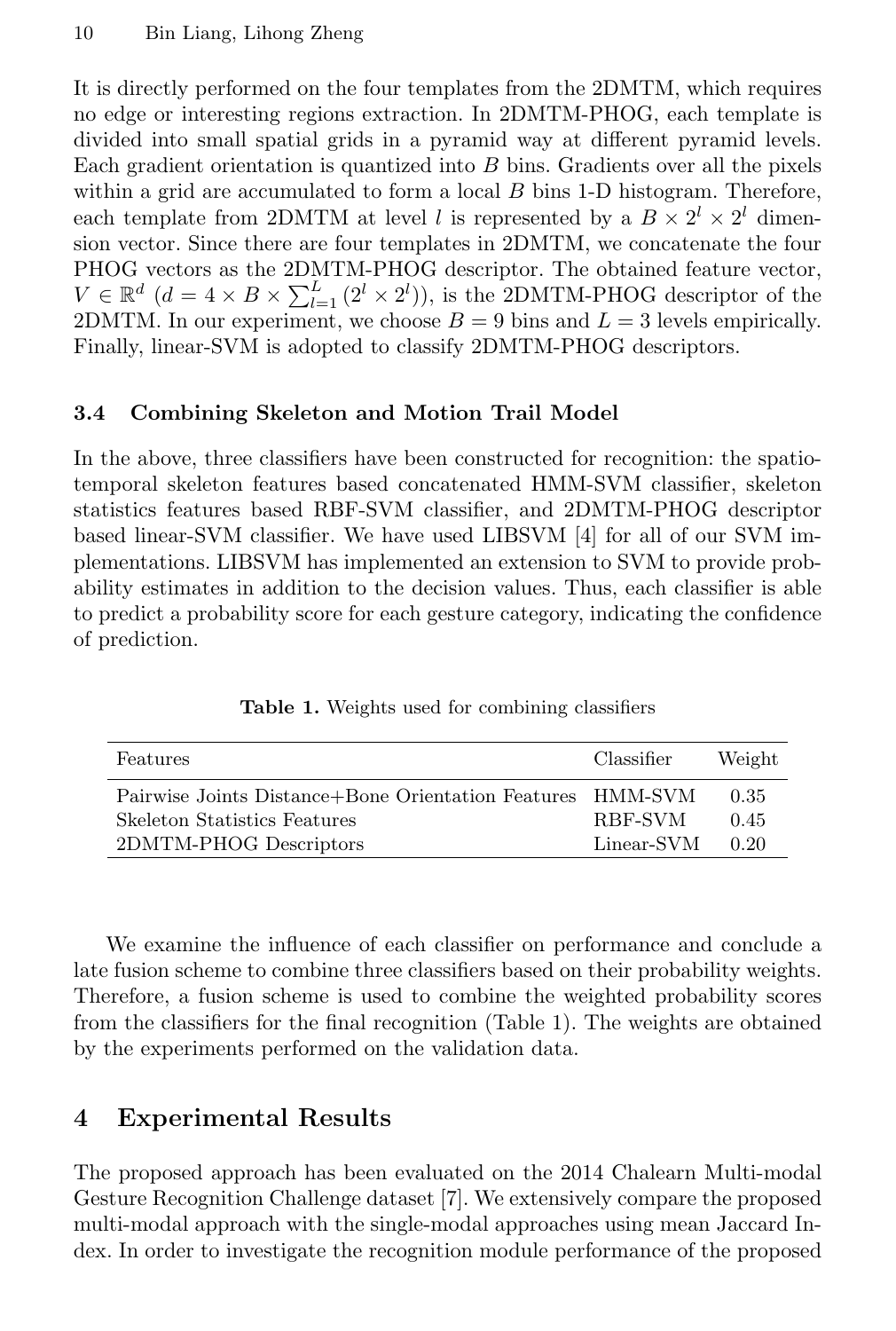approach, we further use truth start and end points to do gesture spotting, and then evaluate gesture recognition using the proposed approach in terms of accuracy.

### 4.1 Dataset and Experimental settings

The 2014 Chalearn Multi-modal Gesture Recognition Challenge dataset is focused on "multiple instances, user independent learning" of gestures. There are 20 Italian sign categories, e.g., vattene, vieniqui, and perfetto. Several features make this dataset extremely challenging, including the continuous sequences, the presence of distracter gestures, the relatively large number of categories, the length of the gestures sequences, and the variety of users [8]. Therefore, the dataset provides several models to attack such a difficult task, including RGB, depth videos, user mask videos, and skeletal model.

The dataset is split into three parts: training data, validation data, and test data. We use all the gesture sequences from training data for learning our models. Validation data is used for parameters optimization. The size of sliding window is 5 frames, and the number of hidden states in HMM is 15 in our work. Besides, the optimal parameters of SVMs are obtained by 5-fold cross-validation. At last, the proposed approach is evaluated on test data.

### 4.2 Evaluation Metric

For each unlabeled video sequence, the gesture category, corresponding start and end points are predicted using the proposed approach. Recognition performance is evaluated using the Jaccard Index. Therefore, for each one of the 20 gesture categories labeled for each gesture sequence, the Jaccard Index is defined as follows:

$$
J_{s,n} = \frac{A_{s,n} \cap B_{s,n}}{A_{s,n} \cup B_{s,n}}\tag{8}
$$

where  $A_{s,n}$  is the ground truth of gesture n in sequence s, and  $B_{s,n}$  is the prediction for the corresponding gesture in sequence s. The proposed approach is evaluated upon mean Jaccard Index among all the gesture categories for all sequences. The mean Jaccard Index not only indicates the performance of recognition, but also the performance of gesture boundaries identification. Thus, higher mean Jaccard Index means better performance of the approach.

### 4.3 Comparison of Single-modal and Multi-modal Performance

In order to evaluate the performance of the proposed approach, we compare the experimental results by using single-modal and multi-modal approaches. Continuous gesture sequences are first divided into individual gesture intervals using hand joints positions and sliding windows. Then we perform experiments using single-model and multi-modal approaches, and compare the results. For skeleton joints, pairwise joints distance and bone orientation features are classified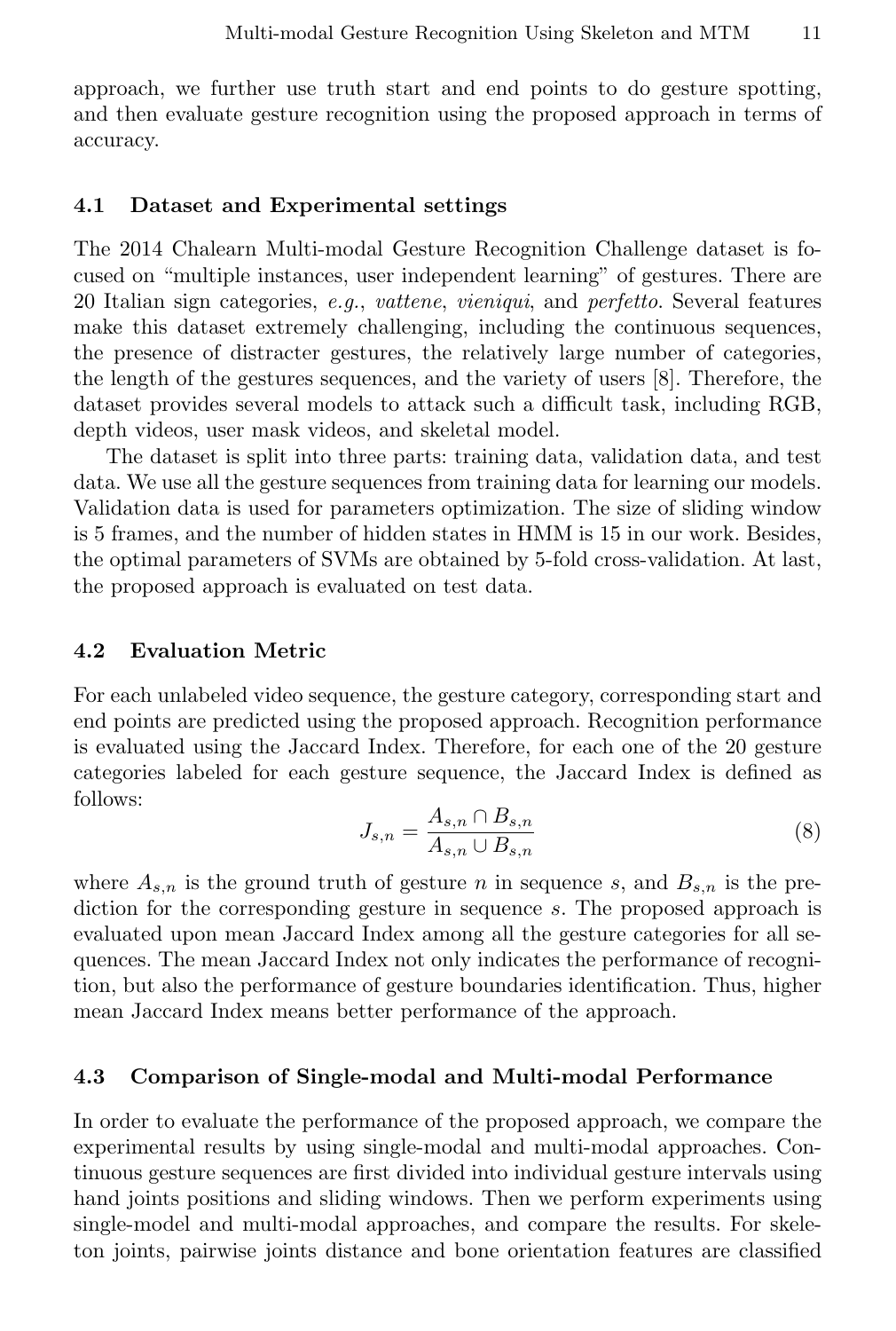by concatenated HMM-SVM classifier, and skeleton statistics features are classified by an RBF-SVM classifier. Additionally, depth maps and user masks are used to segment gesture regions, and 2DMTM is employed for gesture representation. To capture the gesture regions information, 2DMTM-PHOG descriptors are adopted and a linear-SVM is trained for classification.

| Model                           | Classifier | Jaccard Index Score |
|---------------------------------|------------|---------------------|
| Skeleton                        | HMM-SVM    | 0.453989            |
| Skeleton                        | RBF-SVM    | 0.519499            |
| $Depth+Mask$                    | Linear-SVM | 0.462335            |
| Skeleton+Depth+Mask Multi-Modal |            | 0.597177            |

Table 2. Comparison of single-modal and multi-modal performance

The experimental results are shown in Table 2. From the results, we can see that the Jaccard Index scores are 0.453989, 0.519499 and 0.462335 using only HMM-SVM, RBF-SVM and linear-SVM, respectively. The RBF-SVM using skeleton statistics features has a higher score than other single-modal classifiers. It is probably because holistic skeleton information are user-independent, which means that the skeleton statistics features of the same gestures performed by different users are similar. In order to compensate the temporal information of skeleton joints, HMM-SVM is used to encode spatio-temporal skeleton features. Using our fusion scheme, the Jaccard Index score is improved to 0.597177, which is our final score for the competition.



Fig. 6. Gesture samples with similar skeleton models

It is obvious that multi-modal recognition improves the performance significantly. Our analysis indicates that theses models are complementary to each other. Specifically, some skeleton joint positions are not very accurate in some cases. In addition, it is hard to differentiate two gestures when their skeleton models are very similar, but gesture representation using 2DMTM can provide discriminative information in this case. For example, as shown in Fig.  $6(a)$ , the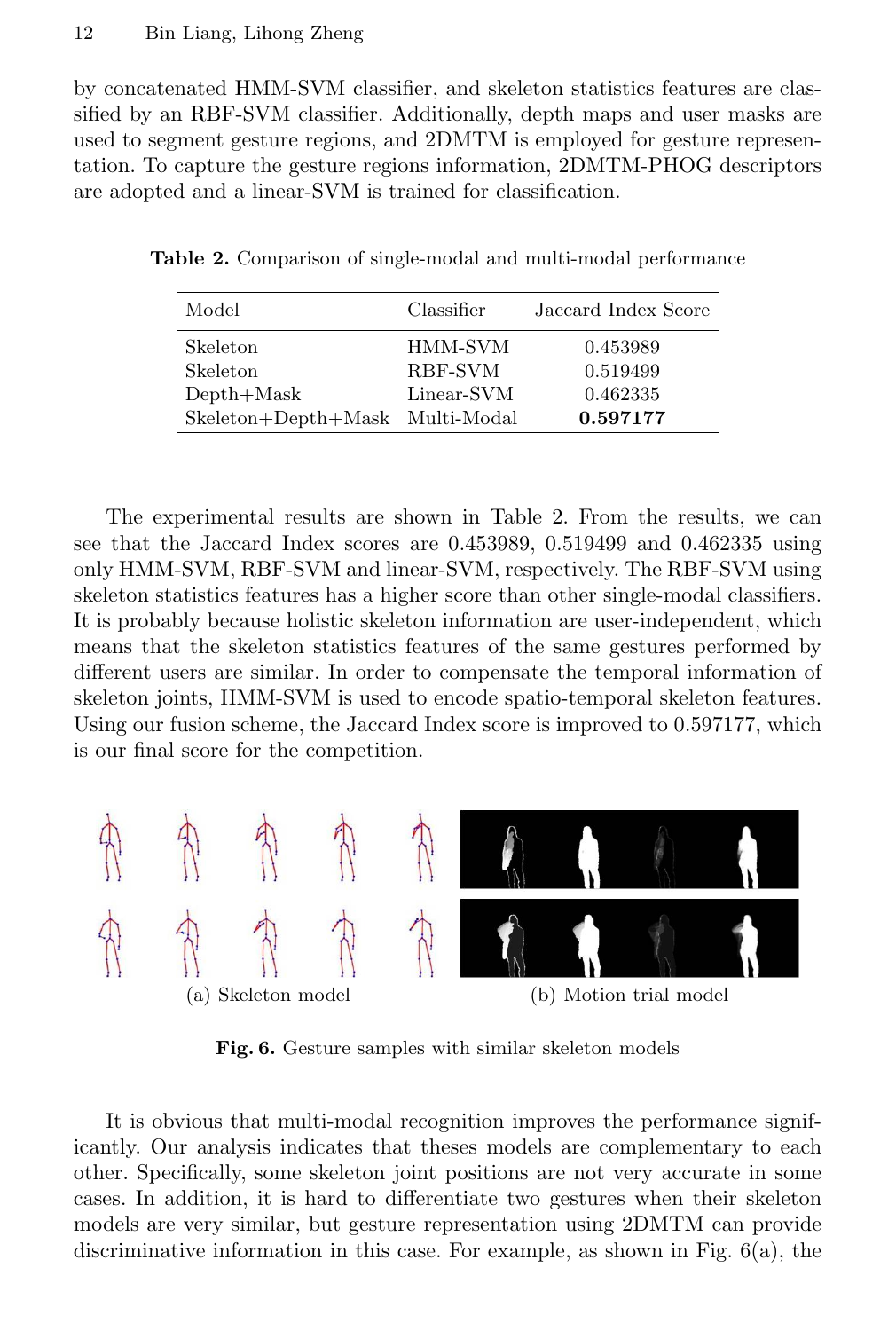two gesture samples have similar skeleton model, so the classifiers using skeleton model could fail to recognize them as two different categories. However, motion trail model provides complementary motion region information of the gestures, which can help to complete recognition task in a better way (Fig.  $6(b)$ ). Therefore, the proposed multi-modal approach improves performance than singlemodal approaches. According to the final ranking results released by the competition organizers, our team is ranked 11/17 in the final evaluation phase.

### 4.4 Recognition using Truth Spotting Labels

Gestures in the dataset are continuous and some of them are distracter gestures, so gesture spotting and distracter gestures rejection need to be considered in the competition. Thus, the performance of gesture spotting and distracter gestures rejection have a great effect on the final recognition results. In order to investigate how our approach impacts the final result, we first evaluate the performance of gesture spotting module using mean Jaccard Index, and the score is 0.819643. To investigate the performance of recognition module, we use the truth labels of start and end points provided by the dataset to do the spotting, and then recognize the gesture intervals using the multi-modal approach. In this way, only the performance of recognition module of multi-modal approach is evaluated, and compared with other single-modal approaches. Since we use truth labels to divide continuous gestures, the performance of recognition module is evaluated in terms of accuracy. The experimental results are shown in Table 3.

| Model                           | Classifier     | Accuracy |
|---------------------------------|----------------|----------|
| Skeleton                        | <b>HMM-SVM</b> | 77.47%   |
| Skeleton                        | <b>RBF-SVM</b> | 83.02%   |
| $Depth+Mask$                    | Linear-SVM     | 76.99%   |
| Skeleton+Depth+Mask Multi-Modal |                | 92.80%   |

Table 3. Comparison of recognition using truth spotting labels

From the Table 3, we can see that the multi-modal approach also outperforms other single-modal approaches in recognition performance. The final recognition accuracy over the whole test data reaches  $92.80\%$ , which is a relatively high score in "user independent" gesture recognition. Furthermore, the visualization of confusion matrix is illustrated in Fig. 7. From the confusion matrix, we can see that the highest accuracy is  $100\%$  for category 5 (*cheduepalle*), and the lowest accuracy is 85% for category 14 (prendere). Based on the results in section 4.3 and this section, we deduce that the spotting module remains to be improved to increase the overall performance of the proposed approach. In addition, we observe the test data and find out that the skeleton data of some gestures are missing, which causes some gestures are mis-discarded when performing gesture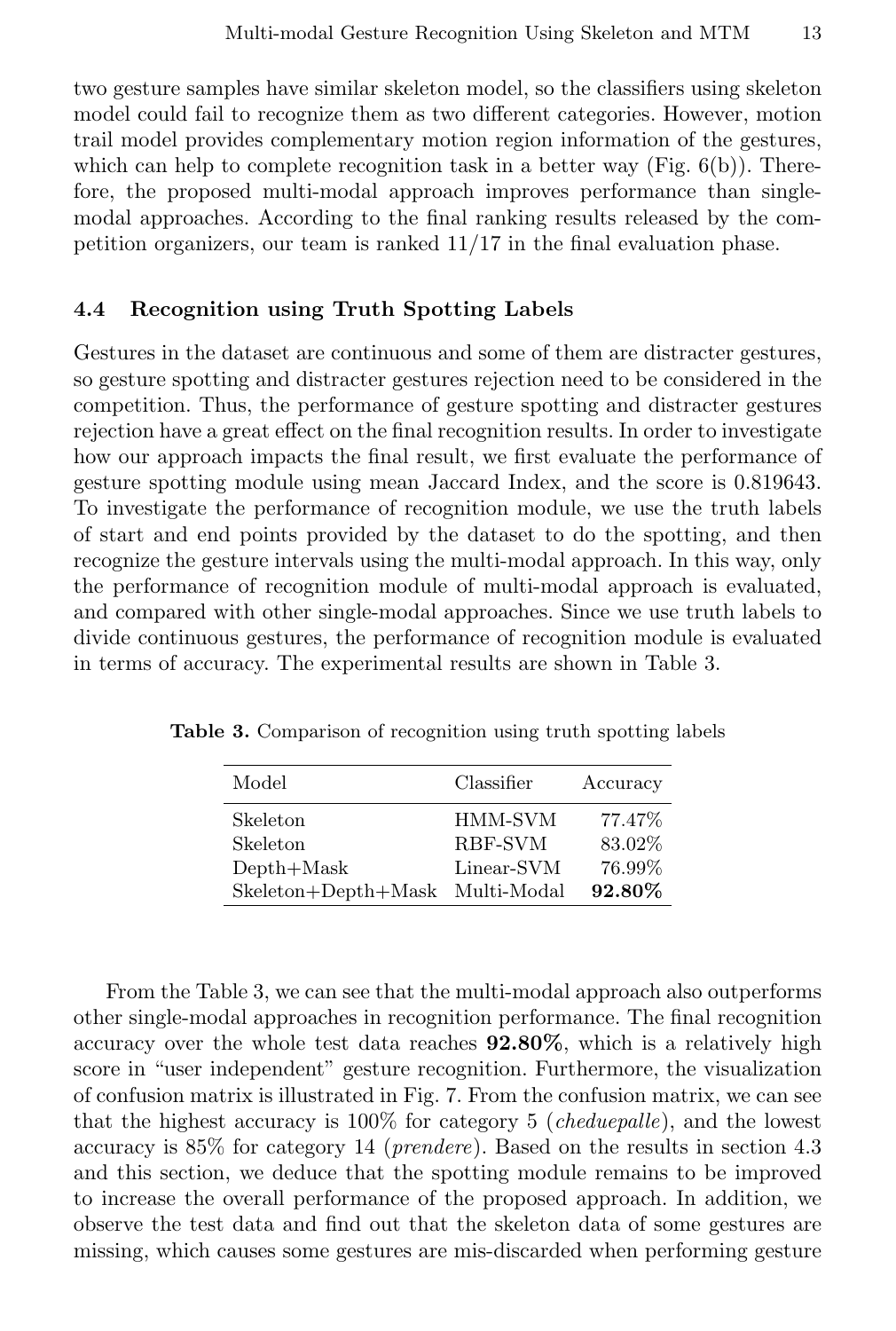spotting. Therefore, only skeleton data might not be enough for a better gesture spotting, and combining other models could improve the performance.



Fig. 7. Confusion matrix

# 5 Conclusion

We have presented a novel approach to multi-modal gesture recognition. The framework consists of gesture spotting module and gesture recognition module. In gesture spotting module, the start and end points of continuous gesture sequences are identified using hand joint positions within a sliding window. In gesture recognition module, the skeleton features characterize the spatio-temporal skeletal joints positions and holistic skeleton information while the 2DMTM-PHOG descriptors capture the motion regions information during a gesture performance. Three different classifiers, i.e. HMM-SVM, RBF-SVM and Linear-SVM, are then combined based on the late fusion scheme. We have conducted experiments on the 2014 Chalearn Multi-modal Gesture Recognition Challenge dataset, and shown that our proposed approach outperforms single-modal approaches. We further investigate the performance of recognition module in our approach, and get a relatively high accuracy of 92.80%. This demonstrates the good performance of recognition module. For the future work, we will combine more models to further improve the performance of gesture spotting under our proposed multi-modal framework.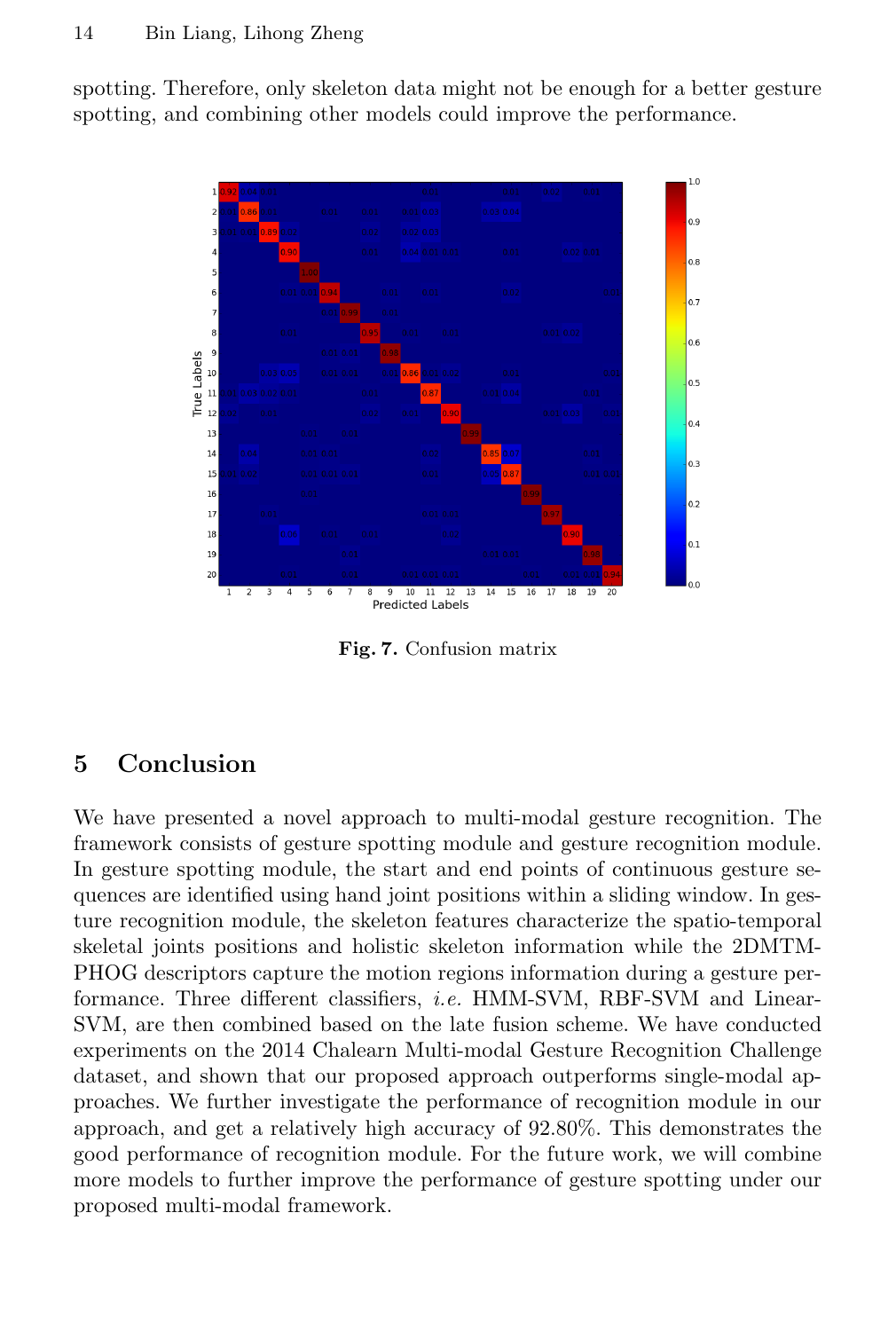# References

- 1. Aggarwal, J., Ryoo, M.S.: Human activity analysis: A review. ACM Computing Surveys (CSUR) 43(3), 16 (2011)
- 2. Bayer, I., Silbermann, T.: A multi modal approach to gesture recognition from audio and video data. In: Proceedings of the 15th ACM on International conference on multimodal interaction. pp. 461–466. ACM (2013)
- 3. Bobick, A.F., Davis, J.W.: The recognition of human movement using temporal templates. Pattern Analysis and Machine Intelligence, IEEE Transactions on 23(3), 257–267 (2001)
- 4. Chang, C.C., Lin, C.J.: LIBSVM: A library for support vector machines. ACM Transactions on Intelligent Systems and Technology 2, 27:1–27:27 (2011), software available at http://www.csie.ntu.edu.tw/ cjlin/libsvm
- 5. Chen, X., Koskela, M.: Online rgb-d gesture recognition with extreme learning machines. In: Proceedings of the 15th ACM on International conference on multimodal interaction. pp. 467–474. ACM (2013)
- 6. Dollár, P., Rabaud, V., Cottrell, G., Belongie, S.: Behavior recognition via sparse spatio-temporal features. In: Visual Surveillance and Performance Evaluation of Tracking and Surveillance, 2005. 2nd Joint IEEE International Workshop on. pp. 65–72. IEEE (2005)
- 7. Escalera, S., Bar, X., Gonzlez, J., Bautista, M.A., Madadi, M., Reyes, M., Ponce, V., Escalante, H.J., Shotton, J., Guyon, I.: Chalearn looking at people challenge 2014: Dataset and results. In: European Conference on Computer Vision Workshops (ECCVW) (2014)
- 8. Escalera, S., Gonzàlez, J., Baró, X., Reyes, M., Lopes, O., Guyon, I., Athitsos, V., Escalante, H.: Multi-modal gesture recognition challenge 2013: Dataset and results. In: Proceedings of the 15th ACM on International conference on multimodal interaction. pp. 445–452. ACM (2013)
- 9. Jaimes, A., Sebe, N.: Multimodal human–computer interaction: A survey. Computer vision and image understanding 108(1), 116–134 (2007)
- 10. Jalal, A., Uddin, M.Z., Kim, J.T., Kim, T.S.: Recognition of human home activities via depth silhouettes and transformation for smart homes. Indoor and Built Environment p. 1420326X11423163 (2011)
- 11. Janoch, A., Karayev, S., Jia, Y., Barron, J.T., Fritz, M., Saenko, K., Darrell, T.: A category-level 3d object dataset: Putting the kinect to work. In: Consumer Depth Cameras for Computer Vision, pp. 141–165. Springer (2013)
- 12. Jhuang, H., Serre, T., Wolf, L., Poggio, T.: A biologically inspired system for action recognition. In: Computer Vision, 2007. ICCV 2007. IEEE 11th International Conference on. pp. 1–8. Ieee (2007)
- 13. Laptev, I.: On space-time interest points. International Journal of Computer Vision 64(2-3), 107–123 (2005)
- 14. Laptev, I., Lindeberg, T.: Local descriptors for spatio-temporal recognition. In: Spatial Coherence for Visual Motion Analysis, pp. 91–103. Springer (2006)
- 15. Li, W., Zhang, Z., Liu, Z.: Action recognition based on a bag of 3d points. In: Computer Vision and Pattern Recognition Workshops (CVPRW), 2010 IEEE Computer Society Conference on. pp. 9–14. IEEE (2010)
- 16. Liang, B., Zheng, L.: Three dimensional motion trail model for gesture recognition. In: Computer Vision Workshops (ICCVW), 2013 IEEE International Conference on. pp. 684–691 (Dec 2013)